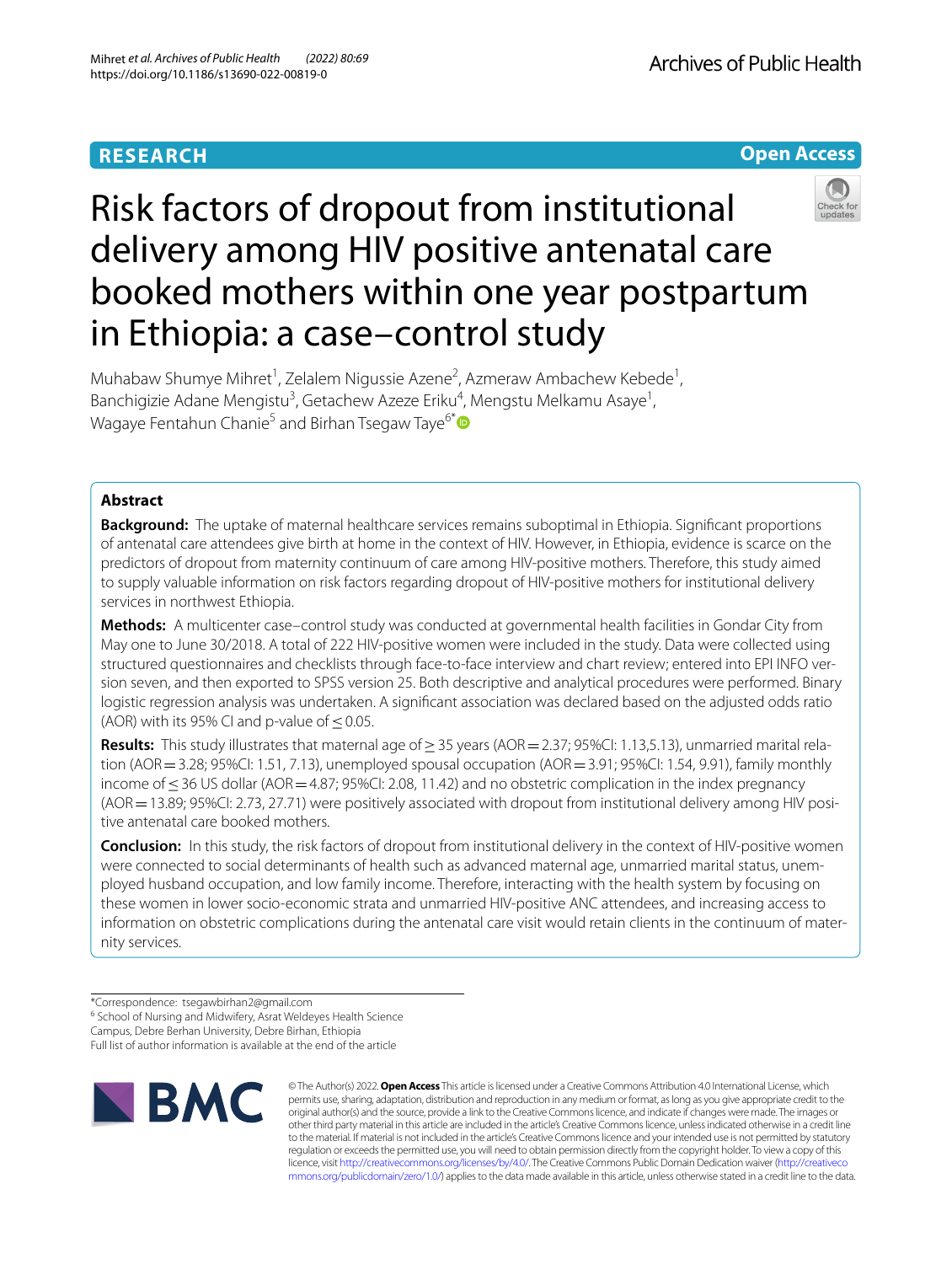**Keywords:** Case–Control, Continuum of Care, Determinants, Institutional delivery, HIV-positive

## **Background**

About 36.9 million people are living with the Human Immune Defciency Virus (HIV) in the world. Of these, around 1.5 million people are pregnant women and the majority of those pregnant women are found in Sub-Saharan Africa (SSA) which accounts for 50 to 90% of all the global HIV infections  $[1-3]$  $[1-3]$ . Efforts are made to combat this problem. For example, the newly accepted global agenda between 2016 and 2030 as a part of the sustainable development goal (SDG) is directed to ensure good health and wellbeing of women. This goal is specifically targeted to decrease the maternal mortality ratio (MMR) to 70 per 100, 000 live births by addressing barriers to all maternal health care services utilization for every single woman as the highest priority  $[4, 5]$  $[4, 5]$  $[4, 5]$  $[4, 5]$ . However, women in underdeveloped countries including Ethiopia, dropout before fnishing the full course of maternity continuum of care (MCOC) remains a bottleneck to achieving so.

Dropout from MCOC (i.e., inabilities to fnish antenatal care (ANC) follow-up, failure to give birth in the health facilities, and failure to get postnatal checkup) is unsafe for both the women and the newborn  $[6]$  $[6]$ . This failure to access skilled birth attendants (SBA) could result in compromised health and wellbeing of both the mother and the newborn [[7](#page-8-5)]. Moreover, MCOC is a great prospect in the struggle to decrease maternal and perinatal mortality, giving more advantages to HIVpositive pregnant women [\[8](#page-8-6)].

Though the effects of HIV infection on maternal morbidity, mortality, and vertical transmission to her baby are well-recognized, the association between maternal HIV infection and adverse pregnancy outcomes is still controversial [[9](#page-8-7)]. But, the burden of those adverse pregnancy outcomes is believed to be higher if the women had poor adherence to MCOC and dropout from institutional delivery as it could embarrass the prevention of mother to child transmission (PMTCT) of HIV.

Hence, determinants of home delivery among HIVpositive women after booking for ANC need to be investigated so that stakeholders can apply evidencebased interventions [\[10](#page-8-8)]. Existing evidence shows that women with high insight of HIV-related stigma, discrimination, and unreceptive attitude of health workers are highly likely to dropout from MCOC and they are not eager to deliver their baby in a health institution by SBA  $[11, 12]$  $[11, 12]$  $[11, 12]$  $[11, 12]$  $[11, 12]$ . This knowing avoidance due to fear of stigma could result in obstetrics complications, mother-to-child transmission (MTCT) of the virus, and preventable maternal mortality [[13–](#page-8-11)[15\]](#page-8-12).

In Ethiopia, trends of reproductive health indicators from 2000–2014 and the Ethiopian demographic health survey (EDHS) 2016 report revealed that the dropout rate from MCOC is still high despite the fact there is substantial maternal health care services utilization [\[11](#page-8-9), [16](#page-8-13)]. According to the Ethiopian mini demographic and health survey (EMDHS) 2019 report, about 74% of pregnant women received ANC at least once. However, only 48% of them gave birth at a health facility  $[17]$  $[17]$ . This implies that a signifcant proportion of the ANC booked women are dropped out of the MCOC due to several reasons. Even though studies were done on the utilization of each part of MCOC, there was scarce evidence on risk factors of dropout from institutional delivery among ANC booked HIV-positive mothers. Thus, this study aimed to assess risk factors of dropout from institutional delivery among ANC booked HIV-positive mothers under care in Gondar city public health facilities within one year postpartum.

#### **Methods**

#### **Study design, period, and settings**

A multicenter case–control study was conducted from May 01 to June 30/2018. The study was undertaken in Gondar city's public health institutions. Gondar city is located 750 km away from Addis Ababa-the capital city of Ethiopia. According to the 2018/19 population projection, the total population size of the city is estimated to be 338,646, of whom, about 23.58% were women in the reproductive age group  $[18]$ . In Gondar city, there are nine public health facilities: one comprehensive specialized hospital and eight public health centers. In addition, there are three private maternity specialty clinics and one private primary hospital. All health facilities are currently providing maternal health care services.

## **Eligibility criteria**

We included ANC-booked HIV-positive women under care at Antiretroviral Therapy (ART) clinics in public health institutions in Gondar city within one year postpartum. Cases and controls were assigned based on the respondents' place of delivery for their youngest child. Accordingly, ANC-booked HIV-positive women who underwent home delivery have been assigned to the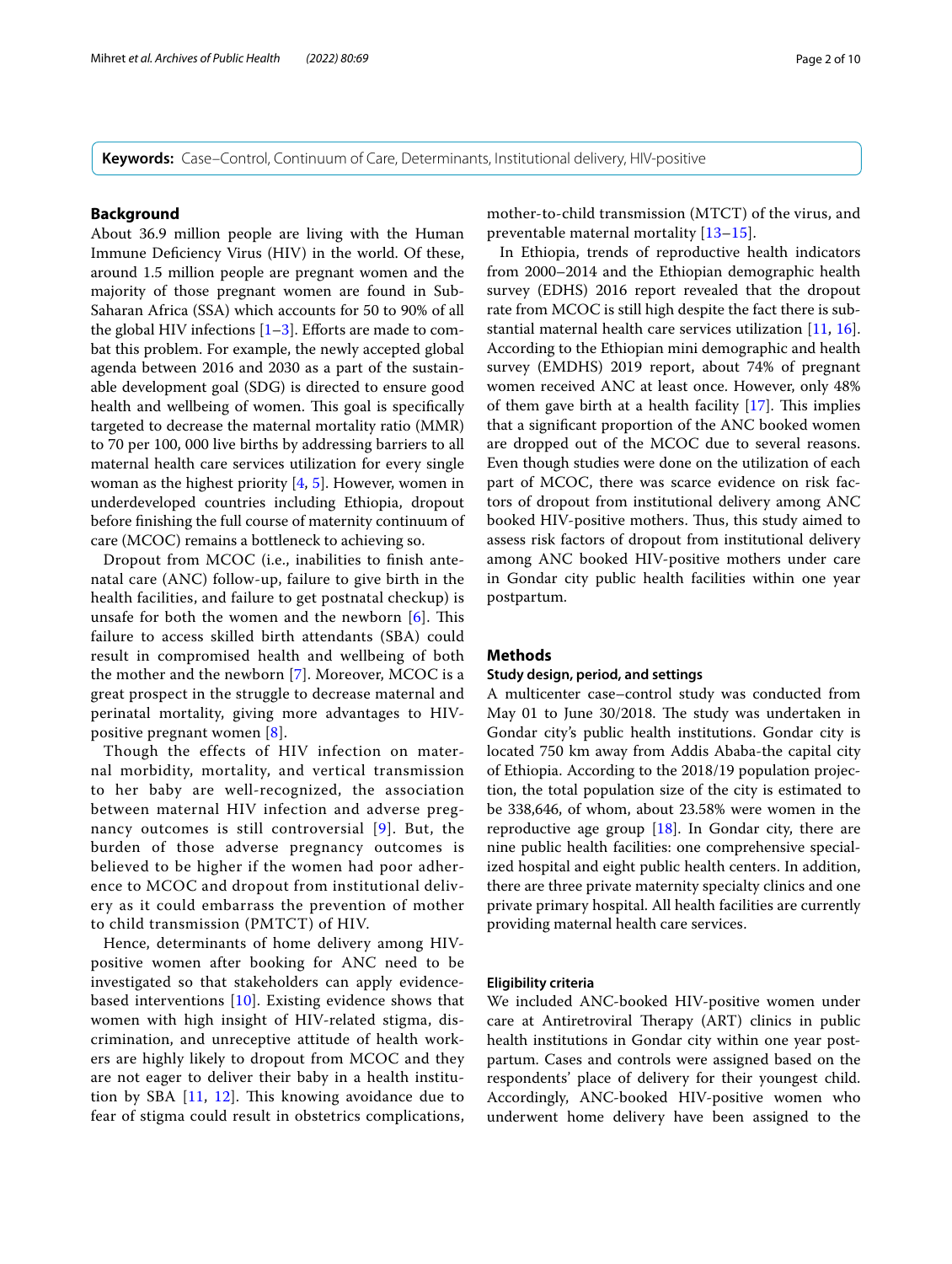case group, whereas, those ANC-booked HIV-positive women who gave birth at the health facility were enrolled in the control group.

## **Sample size determination and sampling technique**

The sample size for the study was determined using Open Epi version 3 software, by considering the following parameters; level of signifcance – 95%, power – 80%, ratio of cases to controls – 1: 3, the proportion of controls with  $\leq$  3 number of ANC – 29.25%, Odds Ratio (OR) – 2.55, percent of cases with  $\leq$  3 number of ANC visits – 52.56% from a previous similar study done in Southern Ethiopia  $[8]$  $[8]$ . Thus, the minimum adequate sample size for this study was obtained to be 202. By considering a 10% non-response rate, the fnal sample size is turned to be 222 individuals (56 cases and 166 controls).

We included all women who fulflled the case and control defnition incomplete ascertainment fashion till the required sample size for cases and controls were obtained respectively.

## **Variables of the study**

The outcome variable for this study is a dropout from institutional delivery and which was dichotomized as "Case" and "Control". Whereas, the explanatory variables included: socio-demographic variables such as the age of the mother, age of the child, sex of the child, religion, marital status, residence, mother's educational status, spousal educational status, mother's occupational status, spousal occupational status, Radio/TV and monthly income, and obstetric related variables including gravidity, parity, time of ANC initiation, number of ANC visit, duration of rupture of membrane (ROM), obstetric complication during pregnancy, duration of labor, duration of ART drug initiation and provision of counseling about PMTCT at the health facility.

## **Operational or term defnitions** *ART Clinics*

Stand for both ART and PMTCT clinics.

## *ANC booked women*

Those HIV-positive women who have received at least one antenatal care and registered from at least one of the public health facilities in Gondar city during the most recent pregnancy.

## *Dropout from institutional delivery*

ANC booked women who delivered the indexed child at home.

## *Case*

ANC booked HIV-positive women giving birth at home within one year before the data collection date and attending ART clinic during the data collection period.

## *Control*

ANC booked HIV-positive women giving birth at health institutions within one year before the data collection date and attending ART clinics during the data collection period.

## **Data collection tools, methods, and procedures**

Data were collected by using pretested and structured questionnaires through a face-to-face interview. In addition, a checklist was used to extract certain variables via a medical chart review. Ten unemployed midwifery graduates (i.e., 8 diploma midwives for data collection and 2 BSc midwives for supervision) were recruited for the data collection process. A one-day training was provided. Pretest was done on 5% of the sample size. The necessary revision was then made on the tools after the pretest for further clarity. Daily supervision has been undertaken and the respective feedbacks have been provided. The questionnaire was adapted from diferent previous related literature [\[8](#page-8-6), [19–](#page-8-16)[21](#page-8-17)] and prepared frst in English then translated into Amharic (local language), and fnally back to English to maintain the consistency of the tool. Each questionnaire was reviewed daily for completeness and clarity. Furthermore, the data collectors have checked the questionnaire for completeness ahead of leaving the respondents.

## **Data processing and analysis**

We checked, coded, and entered the Data into EPI INFO version 7. Then, we exported the data to SPSS version 25 for analysis. We processed the data for both descriptive and analytical statistics. Descriptive statistics such as frequency, percent, and median were yielded and reported in texts and tables. Analytical statistical procedures were made via a Binary logistic regression model to identify risk factors of dropout from institutional delivery. Both bivariable and multivariable logistic regression analyses were performed. Both COR and AOR with the corresponding 95% CI were computed. Finally, the level of signifcance was decided based on AOR with its 95% CI at a p-value of  $\leq 0.05$ .

## **Result**

## **Socio‑demographic characteristics of the participants**

A total of 222 HIV-positive mothers were included in the study, yielding a response rate of 100%. About 26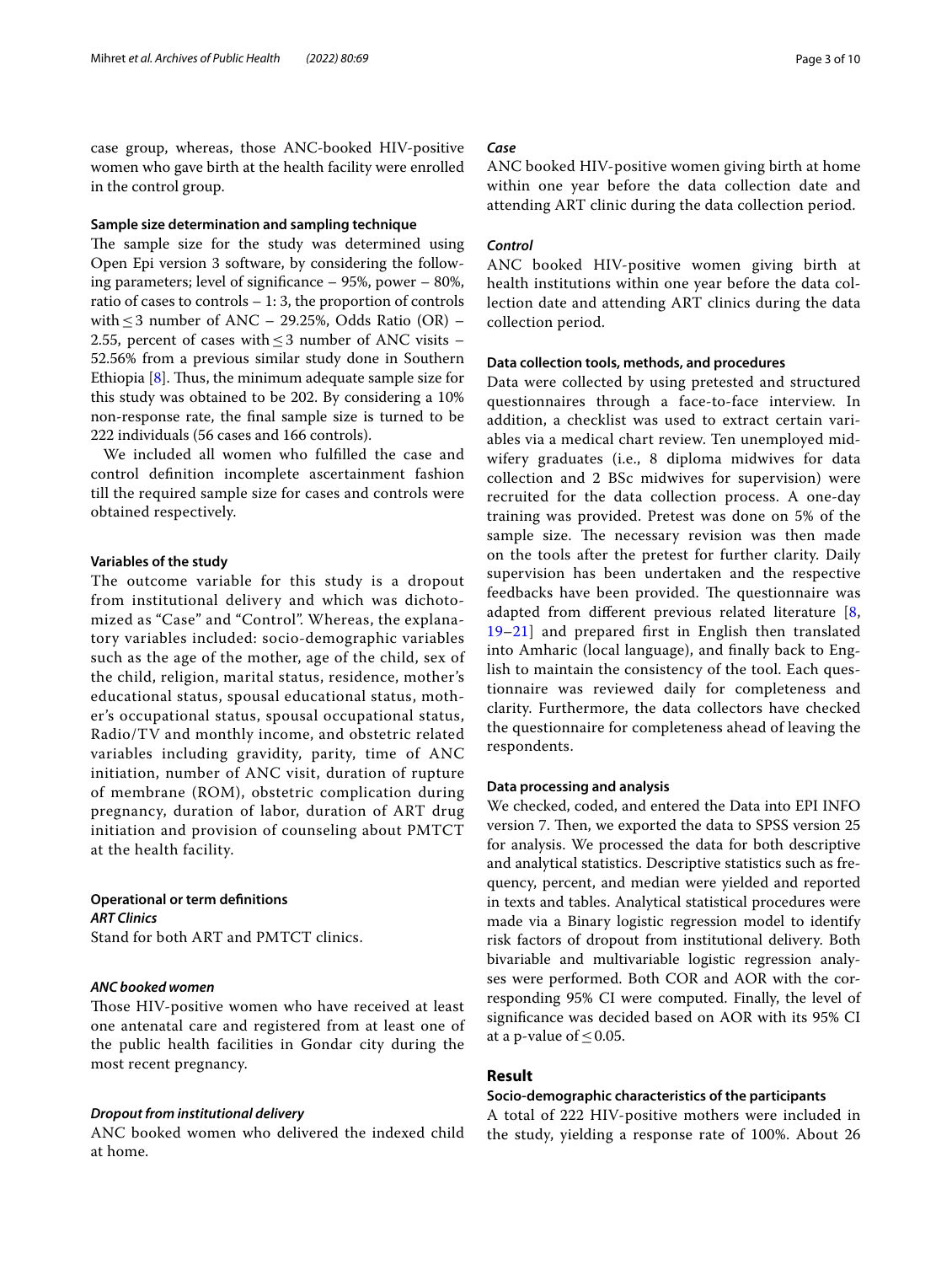(46.42%) of the cases and 50 (30.12%) of the controls gave the most recent birth at the age of  $\geq$  35-year-old with the median age of 32 years ( $IQR = 28-40$ ) and 31 years ( $IQR = 28-35$ ) respectively. The majority of the study participants (i.e., 89.29% of the cases and 92.17% of the controls) were urban residents. Large proportions of the respondents (57.14% of the cases and 80.12% of the controls) were Orthodox Tewahido religion followers. About 28 (50%) of the cases and 35(21.08%) of the controls were single at the time of the interview. More than two-ffth (44.64%) of the cases and one-third (34.34%) of the controls had never attended any formal education. Similarly, about half (i.e., 50% in the case group and 50.6% in the control group) of the participants were housewives by occupation. A large proportion (82.14%) of the respondents in the case group and considerable (46.39%) of the respondents in the control group had earned  $\leq$  36 US dollars monthly with a median family income of 19.64 US dollars  $IQR = 11.61-35.71$  and 53.57  $IQR = 21.43-107.14$ respectively [See Table [1\]](#page-3-0).

## **Obstetric related characteristics of the participants**

Primigravida women constituted nearly one-sixth (16.07%) in the case group and one-fourth (21.08%) in the control group with the median gravidity number of 3 ( $IQR = 2-4$ ) and 2 ( $IQR = 2-3$ ) for the cases and controls respectively. About 20 (35.71%) of the cases and 40 (24.10%) of the controls received incomplete ANC in the recent pregnancy with a median number of ANC visits of 4 (IQR=3–4) and 4 (4–4) respectively. Whereas, nearly one-third (32.14%) of the cases and one-fourth (23.49%) of the controls initiated their ANC visit lately. About 2 (3.57%) among the cases and 43 (25.90%) among the controls had experienced obstetric complications during the index pregnancy. All women in both case and control groups admitted that they have been counseled on PMTCT during ANC follow-up. A considerable proportion (25%) of the cases and a smaller proportion (3.01%) of the controls had practiced non-recommended infant feedings [See Table [2](#page-4-0)].

## **Risk factors of dropout from institutional delivery among study participants**

We carried out both bivariable and multivariable logistic regression analyses. Based on the bivariable analysis, maternal age of $\geq$ 35 years, single marital status, unemployed spousal occupation, family monthly income of≤36 US dollars, parity of≥4, and no obstetric complication during the recent pregnancy were signifcantly associated with dropout from institutional delivery. In the multivariable logistic regression analysis, however, age of≥35 years, currently single marital status,

<span id="page-3-0"></span>

| <b>Variables</b>                 | <b>Groups for Dropout</b> |         |  |
|----------------------------------|---------------------------|---------|--|
|                                  | Cases                     | Control |  |
| Age of the mother (in year)      |                           |         |  |
| $\leq$ 35                        | 30                        | 116     |  |
| > 35                             | 26                        | 50      |  |
| Sex of child                     |                           |         |  |
| Male                             | 24                        | 80      |  |
| Female                           | 32                        | 86      |  |
| Residence                        |                           |         |  |
| Rural                            | 6                         | 13      |  |
| Urban                            | 50                        | 153     |  |
| Monthly income (US dollar)       |                           |         |  |
| $\leq 36.00$                     | 46                        | 77      |  |
| >36.00                           | 10                        | 89      |  |
| Radio /TV                        |                           |         |  |
| Yes                              | 49                        | 129     |  |
| No                               | 7                         | 37      |  |
| <b>Religious</b>                 |                           |         |  |
| Orthodox Tewahido                | 32                        | 133     |  |
| Muslim                           | 24                        | 32      |  |
| <b>Marital status</b>            |                           |         |  |
| Currently single                 | 28                        | 35      |  |
| Currently married                | 28                        | 131     |  |
| <b>Mother educational status</b> |                           |         |  |
| Unable to read and write         | 21                        | 45      |  |
| Able to read and write           | 35                        | 121     |  |
| Spousal educational status       |                           |         |  |
| Unable to read and write         | 11                        | 19      |  |
| Able to read and write           | 45                        | 147     |  |
| <b>Mother occupation</b>         |                           |         |  |
| Housewife                        | 28                        | 84      |  |
| Unemployed                       | 23                        | 51      |  |
| Governmental employed            | 5                         | 31      |  |
| <b>Spousal occupation</b>        |                           |         |  |
| Employed                         | 9                         | 68      |  |
| Unemployed                       | 47                        | 98      |  |
| Age of the child (months)        |                           |         |  |
| $\leq$ 2                         | 14                        | 85      |  |
| $2 - 6$                          | 12                        | 30      |  |
| >6                               | 9                         | 25      |  |

unemployed spousal occupation, family monthly income of≤36 US dollars, and no obstetric complication during the recent pregnancy had a statistically signifcant association with dropout from institutional delivery.

Accordingly, mothers getting pregnant at advanced age were 2.37 times more likely to commit dropout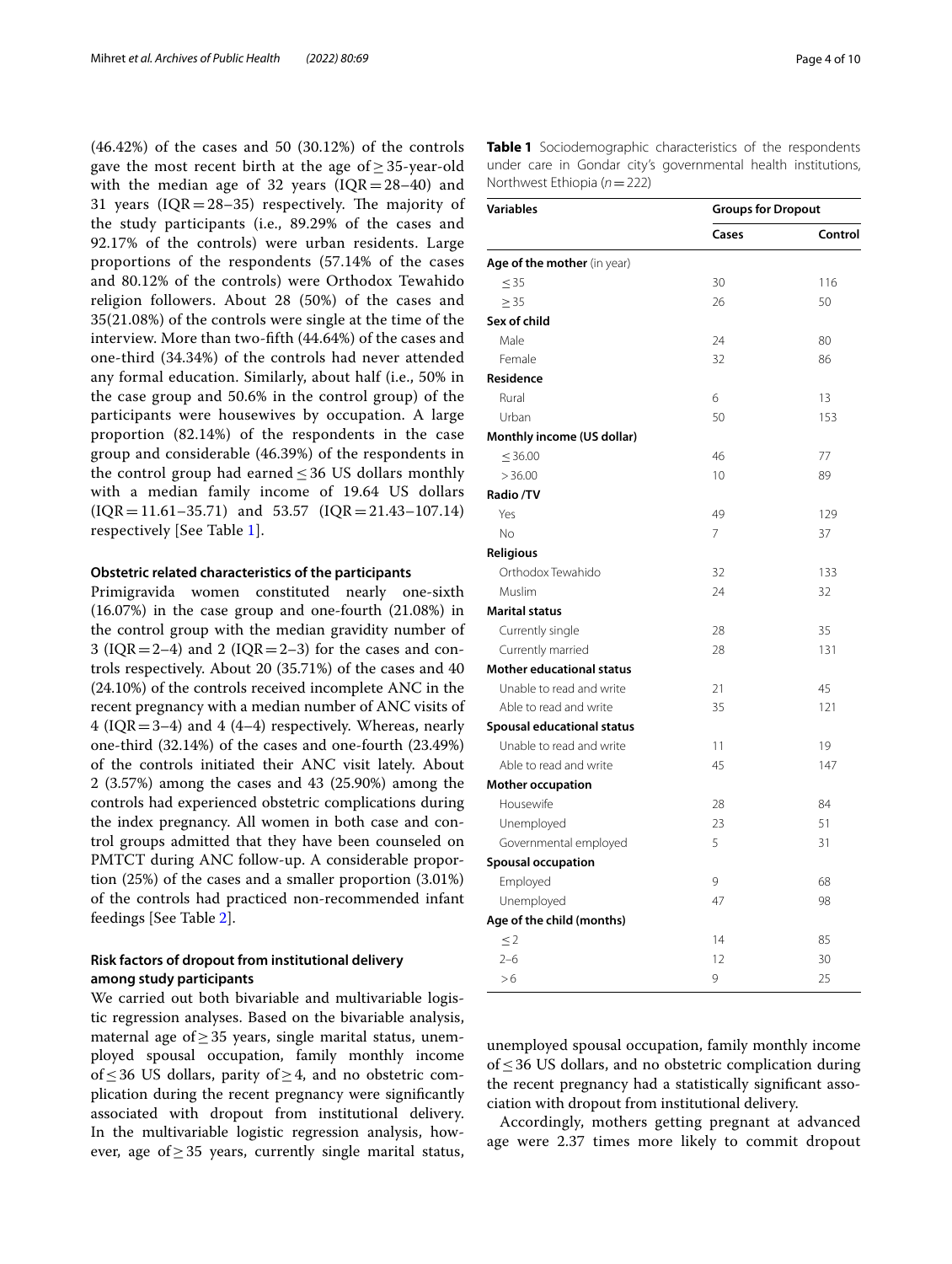<span id="page-4-0"></span>**Table 2** Obstetric related characteristics of the respondents under care in Gondar city's governmental health institutions, Northwest Ethiopia (*n*=222)

|                               | Cases          | Control |
|-------------------------------|----------------|---------|
|                               |                |         |
| <b>Number of ANC</b>          |                |         |
| $\leq$ 3                      | 20             | 40      |
| >4                            | 36             | 126     |
| <b>ANC initiation (weeks)</b> |                |         |
| < 16                          | 38             | 127     |
| >16                           | 18             | 39      |
| Gravidity                     |                |         |
| Primigravida                  | 9              | 35      |
| Multigravida                  | 47             | 131     |
| <b>Parity</b>                 |                |         |
| $<$ 3                         | 40             | 143     |
| $\geq 4$                      | 16             | 23      |
| <b>Obstetric complication</b> |                |         |
| Yes                           | $\mathfrak{D}$ | 43      |
| <b>No</b>                     | 54             | 123     |
| Infant feeding practice       |                |         |
| Recommended                   | 42             | 161     |
| Non-recommended               | 14             | 5       |
| Duration of labor (hrs)       |                |         |
| < 12                          | 41             | 134     |
| >12                           | 15             | 32      |
| <b>Duration of ART (year)</b> |                |         |
| < 4                           | 28             | 53      |
| $\geq 4$                      | 28             | 113     |
| Duration of ROM (hrs.)        |                |         |
| $<$ 4                         | 40             | 151     |
| $\geq 4$                      | 16             | 15      |

from institutional delivery compared with the reference group (AOR=2.37; 95% CI: 1.13,5.13). Similarly, single women were 3.28 times more probably to undergo home delivery as compared to married women (AOR=3.28; 95% CI: 1.51,7.13). Women having unemployed spouses were more likely to experience dropout from institutional delivery services compared with those women having an employed spouse  $(AOR=3.91;$ 95% CI: 1.54, 9.91). Similarly, the odds of dropout from institutional delivery were 4.87 times higher among women whose families earned  $\leq$  36 US dollars monthly than those women with  $> 36.00$  US Dollars (AOR = 4.87; 95% CI: 2.08,11.42). Finally, women with no obstetric complications in the most recent pregnancy were 13.89 folds more probably to get dropout as compared to those women who had complications  $(AOR = 13.89;$ 95% CI: 2.73,27.71) [See Table[3](#page-5-0)].

## **Discussion**

In Ethiopia, under the current SDG period, the welfare of mothers, newborns and children remains a top priority for the health sector, but a signifcant proportion of women dropped out of maternity healthcare services utilization after booking for ANC. Recent nationwide evidence revealed that more than one in four (26%) of the ANC booked postnatal women failed to receive facilitybased delivery services [\[22](#page-8-18)]. Moreover, only 6.58% of postnatal women utilized all the recommended MCOC [[23\]](#page-8-19). This figure implies that there was a widespread missed opportunity of building rapport, fostering clientprovider partnership, and gaining a positive frst impression at the very beginning of ANC contact. These could result in dissatisfaction with ANC which is a prominent barrier to clients' retention in the continuum of maternity care services. These missed opportunities and dissatisfaction with ANC could bring about low MCOC utilization and poor pregnancy outcomes for the general population [\[24](#page-8-20)]. On top of that, poor adherence to the uptake of maternity services among HIV-positive women worsens the problems as it is consistently associated with vertical transmission of HIV from mother to child and indirect cause of maternal mortalities [\[25,](#page-8-21) [26](#page-8-22)].

Therefore, effective interventions that could improve MCOC utilization for the general population and HIVpositive women, in particular, are imperative. In this perspective, identifying determinants of dropout of MCOC is helpful to design and execute evidence-based interventions. Having this insight in mind, we conducted a case– control study to identify the risk factors of dropout from institutional delivery among ANC booked HIV-positive mothers. To the best of our knowledge, this study is the frst of its kind to exclusively identify the risk factors of dropout from institutional delivery in the context of HIV in Ethiopia.

The key findings of this study point out the role of social determinants of health in maternity services in Ethiopia and the necessity of conducting further research using a triangulated methodological approach to address deep-rooted social determinants of health in the context of HIV. The findings also underpin the need for implementation and fdelity research for determining which strategies may be most efective in improving maternity health service utilization and health outcomes in the context of HIV in the country.

World Health Organization (WHO) defnes social determinants of health as the conditions in which people are born, grow, work, live, and age and the wider set of forces and systems shaping the conditions of daily life [[27\]](#page-8-23). Social determinants include factors such as socioeconomic status, education, employment, social support network, neighboring and physical environment, as well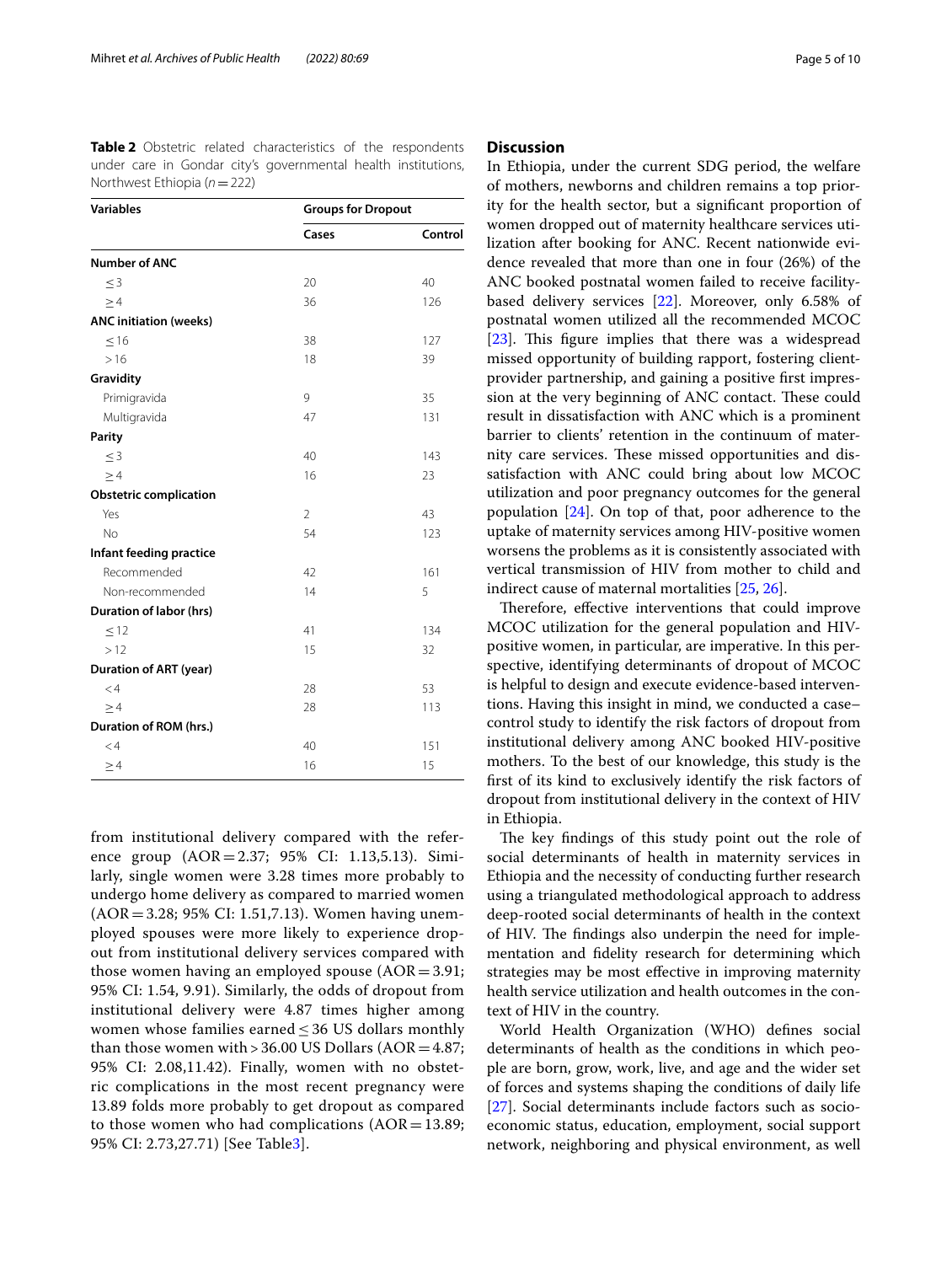<span id="page-5-0"></span>**Table 3** Risk factors of dropout from institutional delivery among ANC booked HIV positive mothers, Northwest Ethiopia (*n*=222)

| <b>Variables</b>              | <b>Groups for Dropout</b> |          | COR with 95% CI               | AOR with 95% CI                  |
|-------------------------------|---------------------------|----------|-------------------------------|----------------------------------|
|                               | Cases                     | Controls |                               |                                  |
| Age of the mother (in year)   |                           |          |                               |                                  |
| < 35                          | 30                        | 116      | $\mathbf{1}$                  | 1                                |
| $\geq$ 35                     | 26                        | 50       | 2.01(1.10,3.74)               | 2.37(1.13, 5.13)                 |
| Residence                     |                           |          |                               |                                  |
| Rural                         | 6                         | 13       | 1.41(0.51, 3.91)              | 0.58(0.16, 2.04)                 |
| Urban                         | 50                        | 153      | $\mathbf{1}$                  | $\mathbf{1}$                     |
| <b>Marital status</b>         |                           |          |                               |                                  |
| Currently single              | 28                        | 35       | 3.74(1.97,7.12)               | 3.28 (1.51,7.13)                 |
| Currently married             | 28                        | 131      | $\mathbf{1}$                  | 1                                |
| Mother educational status     |                           |          |                               |                                  |
| Unable to read and write      | 21                        | 45       | 0.52(0.23, 1.17)              | 1.10(0.42,2.88)                  |
| Able to read and write        | 35                        | 121      | $\mathbf{1}$                  | $\mathbf{1}$                     |
| Spousal educational status    |                           |          |                               |                                  |
| Unable to read and write      | 11                        | 19       | 1.89(0.84,4.27)               | 1.00(0.32, 3.13)                 |
| Able to read and write        | 45                        | 147      | $\mathbf{1}$                  | $\mathbf{1}$                     |
| Mother occupation             |                           |          |                               |                                  |
| Housewife                     | 28                        | 84       | 2.07(0.73,5.83)               | 0.56(0.14, 2.17)                 |
| Unemployed                    | 23                        | 51       | 2.80(0.96,8.11)               | 0.28(0.06, 1.33)                 |
| Governmental employed         | 5                         | 31       | $\mathbf{1}$                  | $\mathbf{1}$                     |
| <b>Spousal occupation</b>     |                           |          |                               |                                  |
| Employed                      | 9                         | 68       | 1                             | $\mathbf{1}$                     |
| Unemployed                    | 47                        | 98       | 3.62(1.67,7.88)               | 3.91(1.54,9.91)                  |
| Monthly income(US dollar)     |                           |          |                               |                                  |
| $\leq 36.00$                  | 46                        | 77       | 5.32(2.52,11.24) <sup>a</sup> | $4.87(2.08, 11.42)^a$            |
| >36.00                        | 10                        | 89       | $\overline{1}$                | 1                                |
| Radio /TV                     |                           |          |                               |                                  |
| Yes                           | 49                        | 129      | 2.01 (0.84,4.80)              | 1.79 (0.57,2.92)                 |
| No                            | 7                         | 37       | $\mathbf{1}$                  | $\mathbf{1}$                     |
| <b>Number of ANC</b>          |                           |          |                               |                                  |
| $\leq 3$                      | 20                        | 40       | 0.57(0.30, 1.10)              | 1.65(0.74,3.69)                  |
| $\geq$ 4                      | 36                        | 126      | $\mathbf{1}$                  | 1                                |
| ANC initiation (in weeks)     |                           |          |                               |                                  |
| $\leq$ 16                     | 38                        | 127      | 1.54(0.79,3.00)               | 1.84(0.47,7.20)                  |
| >16                           | 18                        | 39       | $\overline{\phantom{a}}$      | $\mathbf{1}$                     |
| Gravidity                     |                           |          |                               |                                  |
| Primigravida                  | 9                         | 35       | 0.72(0.32, 1.60)              | 0.57(0.19, 1.67)                 |
| Multigravida                  | 47                        | 131      | $\mathbf{1}$                  | $\mathbf{1}$                     |
| Parity                        |                           |          |                               |                                  |
| $\leq 3$                      | 40                        | 143      | $\mathbf{1}$                  | $\mathbf{1}$                     |
| $\geq$ 4                      | 16                        | 23       | $2.49(1.20,5.15)^{a}$         | 1.86(0.68,5.05)                  |
| <b>Obstetric complication</b> |                           |          |                               |                                  |
| Yes                           | $\overline{2}$            | 43       | $\mathbf{1}$                  | $\mathbf{1}$                     |
| $\rm No$                      | 54                        | 123      | $9.44(2.21, 40.38)^a$         | 13.89 (2.73, 27.71) <sup>a</sup> |

 $a$   $p < 0.001$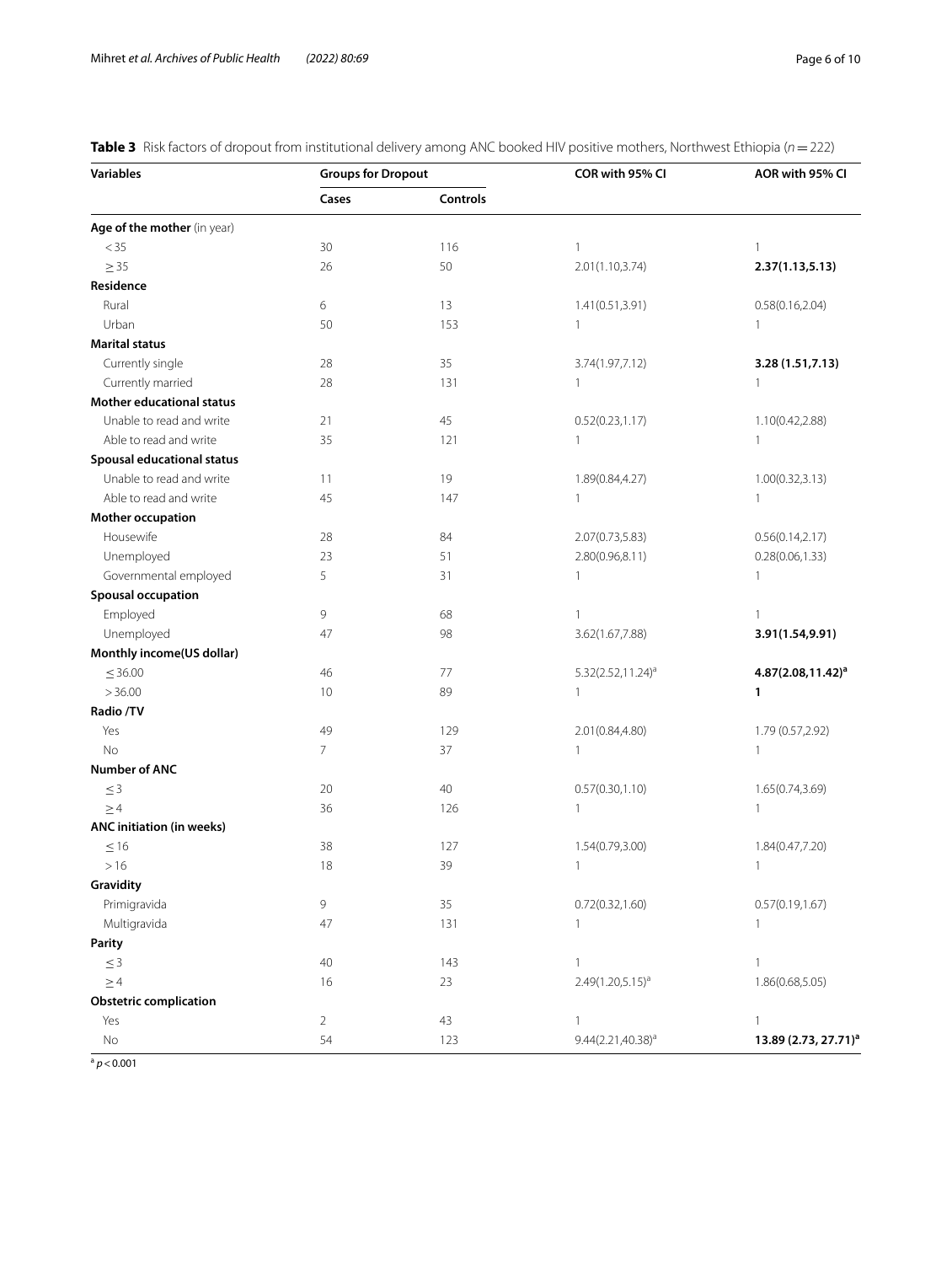as access to health care [\[28](#page-8-24)]. Numerous social determinants of health play a much bigger role in infuencing a person's health than medical care itself. Evidence documented that social determinants accounted for 80–90% while medical care itself constituted only for 10–20% of the contributors to people's health outcomes [\[29](#page-8-25), [30](#page-8-26)]. Thus, addressing social determinants of health is not only important for improving overall health, but also for reducing health disparities that are deep-rooted in social and economic disadvantages.

This study identified factors like age $\geq$  35-year-old, currently single marital status, unemployed spousal occupation, and lower family monthly income were identifed as predictors of dropouts from institutional delivery among ANC booked HIV-positive mothers. In addition, the odds of home delivery were signifcantly higher among women with no obstetric complications in the index pregnancy than the counter groups.

The current study showed that maternal age was found to be an important predictor in afecting the dropout from institutional delivery among ANC booked HIVpositive mothers. It revealed that older HIV-positive women have a high probability of dropout from institutional delivery compared to younger women. The odds of dropout from institutional delivery was 2.37 times higher among HIV-positive mothers who belong to the age class of 35 years and above compared to those whose age is below 35 years. This could be ascribed because older women consider themselves as having experienced so they don't need assistance from skilled workers. At the same time, this evidence may be linked to the chronifcation process of the HIV population because as age increases there are patients who sufer from other conditions [[31\]](#page-8-27). Further, discrimination and rejection guide people's lives, associating with stigma and prolonged severe psychological trauma which may infuence birth decisions  $[10]$  $[10]$ . Thus, stigma and discrimination are strong parameters in creating hidden humanity that is extremely difficult to reach, which is mainly seen as a syndrome of older age  $[32]$  $[32]$ . The finding is concise with those of diferent studies conducted so far in Zambia [[33\]](#page-8-29), Tanzania [\[34\]](#page-8-30), Kenya [[35](#page-8-31)], and Nepal [\[36](#page-8-32)].

In this study, single HIV-positive women were 3.28 times more likely to dropout from institutional delivery and prefer to give birth at home compared with married ones. Consistent with other study fndings conducted in Nigeria  $[9]$ , Zambia  $[33]$  $[33]$ , and Malawi  $[20]$  $[20]$  $[20]$ . This could be clarifed by the reason that numerous pregnancies among single HIV-positive women likely tend to be stigmatized, for unintended pregnancies, ANC follow-up is unlikely and family pressure may keep them at home since pregnancy before marriage is disgraceful for the family. Also married HIV-positive women, as estimated by plentiful health outcomes are commonly healthier than unmarried individuals  $[37, 38]$  $[37, 38]$  $[37, 38]$  $[37, 38]$ . The significance of emotional support is evident in studies that show a strong correlation between lack of support in unmarried people even with normal mental status [[32,](#page-8-28) [39\]](#page-8-36).

We found an interesting association between a husband's occupation and dropout from institutional delivery. Thus, a higher proportion of HIV-positive mothers whose spouses were farmers, daily laborers, and merchants by occupation other than those respondents whose spouses were employed in either governmental or private organizations dropped out from the institutional delivery. Similarly, preference for home birth was more observed in the mothers whose husband's occupation was not office worker  $[40]$  $[40]$ . This result could be due to people working in governmental and private organizations usually being educated and might have a better chance to access information and use health services when compared to unemployed ones [[41\]](#page-8-38). Moreover, it might be because an employed person would have control of their economy and therefore be more likely to use the healthcare services as compared with those who were unemployed  $[42]$  $[42]$ . Then, financial autonomy is insufficient to assert women's empowerment.

Furthermore, monthly income was another risk factor that positively afects the occurrence of dropout from institutional delivery among HIV-positive mothers. Accordingly, the likelihood of dropout from institutional delivery among HIV-positive mothers who earned  $\leq$  36 US Dollars was more likely to dropout from institutional delivery compared to those who earned>36 US dollars. This finding is congruent with other local studies in Ethiopia  $[41, 43, 44]$  $[41, 43, 44]$  $[41, 43, 44]$  $[41, 43, 44]$  $[41, 43, 44]$  $[41, 43, 44]$ . This might be explained by the fact that mothers who belong to poor families will most likely be unable to manage the cost of transportation and other backhanded expenses like medical costs. In Ethiopia, even though the service in a health post is given free of charge, it incurs costs when complicated delivery is referred to health centers. Also, mothers of low fnancial status may have lower access to health information. Low income is not a single factor but rather is characterized by multiple physical and psychosocial stressors. HIV status often hurts socioeconomic status by constraining an individual's ability to work and earn income, as well as poorer medication adherence and less favorable attitudes toward health care providers which in turn poor coverage of healthcare service utilization  $[23, 44, 45]$  $[23, 44, 45]$  $[23, 44, 45]$  $[23, 44, 45]$  $[23, 44, 45]$  $[23, 44, 45]$ . This finding suggests a vicious poverty-HIV/AIDS cycle in which HIV-infected people who are vulnerable to poverty are more likely to engage in high-risk behavior to cope with poverty. Therefore, the health impact of social factors also is supported by the strong and widely observed associations between a wide range of health indicators and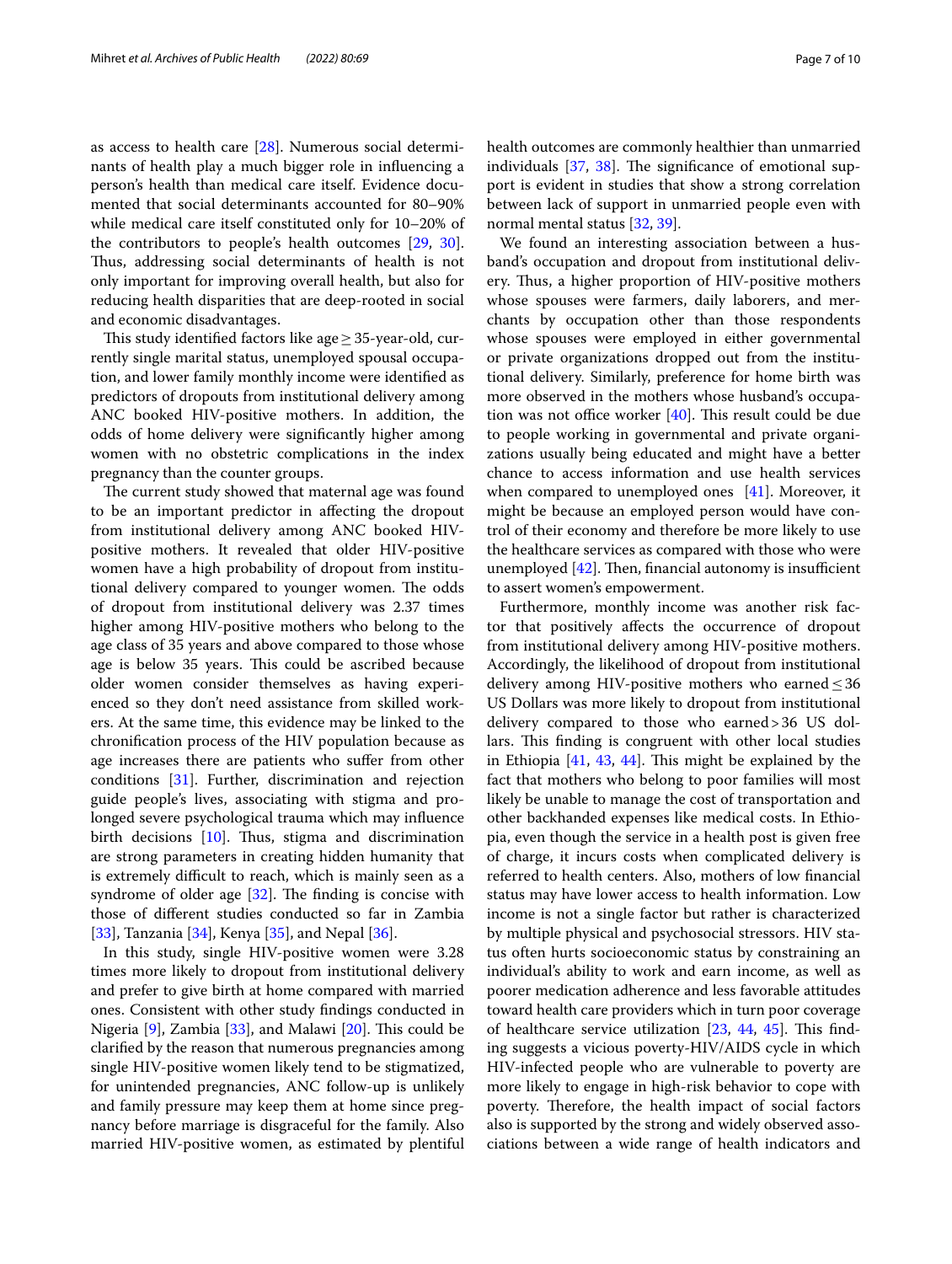measures of individuals' socioeconomic resources or social position, typically income [[29\]](#page-8-25).

The current study also revealed that the odds of dropout from institutional delivery among HIV-positive mothers with no obstetric complications in the index pregnancy is higher than women who had an obstetric complication. This finding is consistent with previous local studies conducted in Ethiopia [[8](#page-8-6), [21,](#page-8-17) [46](#page-9-3)[–48\]](#page-9-4) and other studies carried out in Tanzania [\[19](#page-8-16)], Kenya [\[10](#page-8-8)], and Nepal  $[36]$ . The evidence for an association between HIV and other direct obstetric complications was inconsistent. Whilst HIV was associated with an increased risk of antepartum hemorrhage, there was no evidence of an increased risk of placenta praevia, placental abruption, postpartum hemorrhage, or retained placenta [\[49](#page-9-5)]. However, this association could be linked to the fact that women's rich experiences with such complications could help them to visit health facilities thereby gaining a comprehensive and favorable awareness of maternal healthcare services  $[24]$  $[24]$ . Thus, women will build up a feeling of subsequent susceptibility to serious childbirth complications and are therefore more likely to look for help from health professionals.

## **Limitations of the study**

The study includes HIV-positive antenatal care booked mothers who gave birth outside health institutions. Therefore, the sensitivity of the topic by itself social desirability bias may be introduced, which can lead to underestimating the socio-cultural and behavioral determinants. The study also might have measurement error as our binary classifcations of some variables (i.e. age, education status, marital status).

## **Conclusion**

The risk factors of dropout from institutional delivery in the context of HIV were connected to social determinants of health such as advanced maternal age, unmarried marital status, unemployed husband occupation, and low family income. Therefore, interacting with the health system by focusing on these women in lower socio-economic strata and unmarried HIV-positive ANC attendees and increasing access to information on obstetric complications during the ANC visit is important for retention of clients in the MCOC. Further innovative advocacy programs that help to bridge the gap between ANC attendance and institutional delivery are highly recommended to improve MCOC in Ethiopian women. There is a need for a more holistic prevention framework regarding dropout from a continuum of care targeting the aforementioned social determinants of health.

#### **Abbreviations**

ANC: Antenatal Care; ART: Antiretroviral Therapy; MCOC: Maternity Continuum of Care; MTCT: Mother to Child Transmission; PMTCT: Prevention of Mother to Child Transmission; ROM: Rupture of Membrane; SBA: Skilled Birth Attendant; SD: Standard Deviation; SSA: Sub-Saharan Africa.

## **Supplementary Information**

The online version contains supplementary material available at [https://doi.](https://doi.org/10.1186/s13690-022-00819-0) [org/10.1186/s13690-022-00819-0](https://doi.org/10.1186/s13690-022-00819-0).

**Additional fle 1.**

#### **Acknowledgements**

We would like to thank the University of Gondar for the ethical letter. We are also very grateful to all data collectors and study participants for their genuine contribution. Only the listed authors contributed to this manuscript's substantial improvement.

## **Authors' contributions**

MSM: Conceived the idea, designed the study, performed analysis and interpretation of data, and drafted and revised the manuscript. MSM, ZNA, AAK, BAM, GAE, MMA, WFC, and BTT participated in manuscript preparation, revision, and approved the manuscript to be considered for publication.

#### **Funding**

No funding was received for this study.

#### **Availability of data and material**

The datasets employed in the current study can be available from the corresponding author upon reasonable request.

#### **Declarations**

#### **Ethics approval and consent to participate**

The ethical clearance was obtained from the Institutional Review Board (IRB) of the University of Gondar (UOG). The ethical letter had been written to each health facility. The minimum age of the participants was 18 years, written informed consent for participation was obtained from each study participant after giving respondents adequate information on the aim of the study, potential risks and benefts of being a participant, and the rights of the respondents. The privacy and confdentiality issues had been secured throughout the processes.

#### **Consent for publication**

Not applicable.

#### **Competing interests**

The authors declare that there is no competing interest.

#### **Author details**

<sup>1</sup> Department of Clinical Midwifery, School of Midwifery, College of Medicine and Health Sciences, University of Gondar, Gondar, Ethiopia. <sup>2</sup> Department of Women's and Family Health, School of Midwifery, College of Medicine and Health Sciences, University of Gondar, Gondar, Ethiopia. <sup>3</sup> Department of Midwifery, Teda Health Science College, Amhara Regional Health Bureau, Gondar, Ethiopia. 4 Department of Physiotherapy, College of Medicine and Health Sciences, University of Gondar, Gondar, Ethiopia. <sup>5</sup>College of Medicine and Health Sciences, UNFPA Supported Maternal Health Project Coordinator, University of Gondar, Gondar, Ethiopia. <sup>6</sup>School of Nursing and Midwifery, Asrat Weldeyes Health Science Campus, Debre Berhan University, Debre Birhan, Ethiopia.

Received: 3 August 2021 Accepted: 4 February 2022Published online: 25 February 2022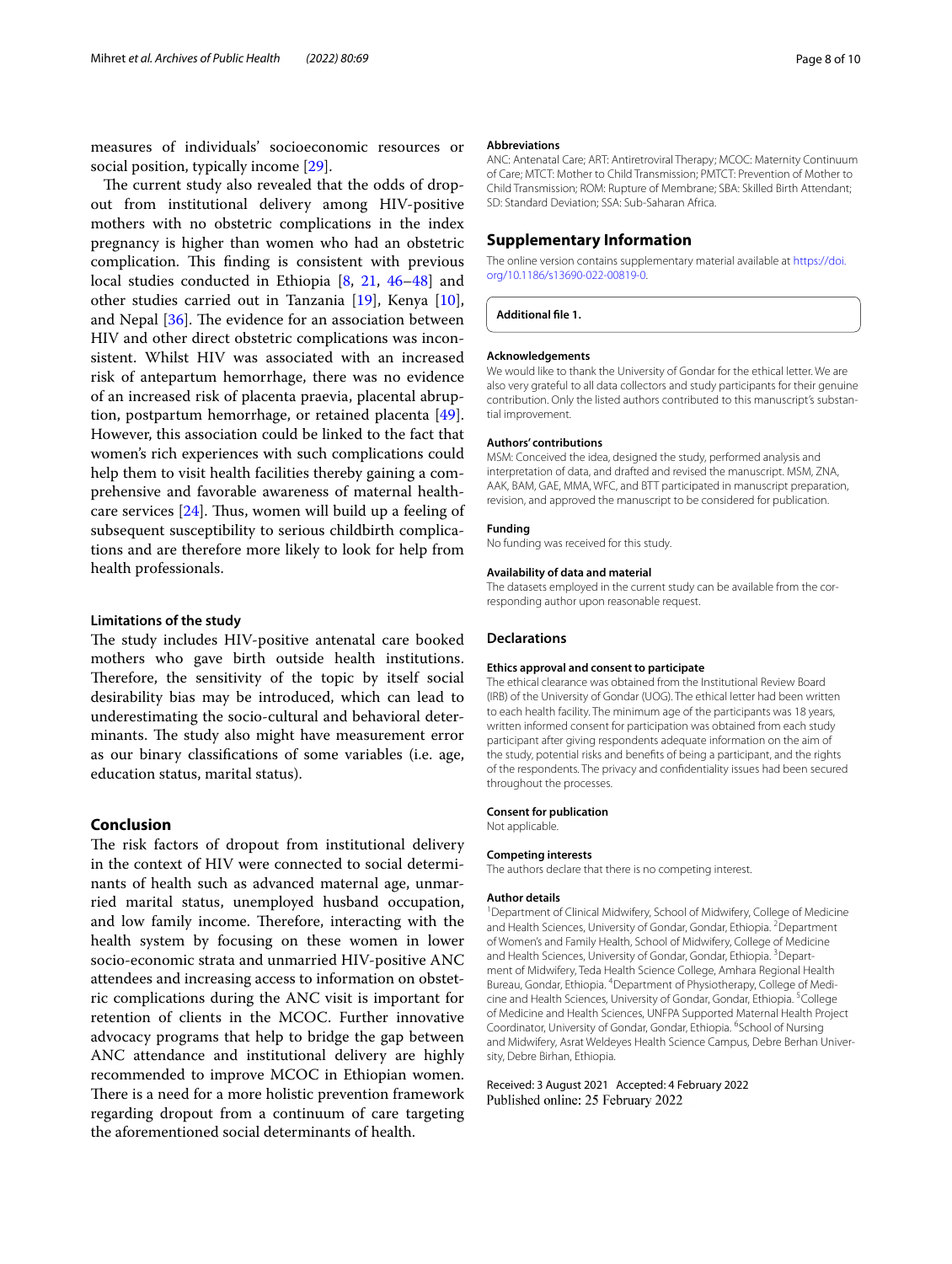#### **References**

- <span id="page-8-0"></span>1. Wedi COO, Kirtley S, Hopewell S, Corrigan R, Kennedy SH, Hemelaar J. Perinatal outcomes associated with maternal HIV infection: A systematic review and meta-analysis. Lancet HIV. 2016;3(1):e33–48. [https://doi.org/](https://doi.org/10.1016/S2352-3018(15)00207-6) [10.1016/S2352-3018\(15\)00207-6](https://doi.org/10.1016/S2352-3018(15)00207-6).
- 2. Gona PN, et al. Burden and changes in HIV/AIDS morbidity and mortality in Southern Africa Development Community Countries, 1990–2017. BMC Public Health. 2020;20(1):1–14. [https://doi.org/10.1186/](https://doi.org/10.1186/s12889-020-08988-9) [s12889-020-08988-9](https://doi.org/10.1186/s12889-020-08988-9).
- <span id="page-8-1"></span>3. Mirkuzie AH, Ali S, Abate E, Worku A, Misganaw A. Progress towards the 2020 fast track HIV/AIDS reduction targets across ages in Ethiopia as compared to neighboring countries using global burden of diseases 2017 data. BMC Public Health. 2021;21(1):1–10. [https://doi.org/10.1186/](https://doi.org/10.1186/s12889-021-10269-y) [s12889-021-10269-y.](https://doi.org/10.1186/s12889-021-10269-y)
- <span id="page-8-2"></span>4. Freedman LP. Implementation and aspiration gaps: whose view counts? Lancet. 2016;388(10056):68–9. [https://doi.org/10.1016/S0140-6736\(16\)](https://doi.org/10.1016/S0140-6736(16)31530-6) [31530-6.](https://doi.org/10.1016/S0140-6736(16)31530-6)
- <span id="page-8-3"></span>5. Nations U. Transforming our world: the 2030 agenda for sustainable development. 2016.
- <span id="page-8-4"></span>6. Moran NF, Moodley J. "The efect of HIV infection on maternal health and mortality." Int J Gynecol Obstet. 2012;119(SUPPL.1):26–9. [https://doi.org/](https://doi.org/10.1016/j.ijgo.2012.03.011) [10.1016/j.ijgo.2012.03.011](https://doi.org/10.1016/j.ijgo.2012.03.011).
- <span id="page-8-5"></span>7. Vidler M, et al. Utilization of maternal health care services and their determinants in Karnataka State, India. Reprod Health. 2016;13(1):37. [https://](https://doi.org/10.1186/s12978-016-0138-8) [doi.org/10.1186/s12978-016-0138-8](https://doi.org/10.1186/s12978-016-0138-8).
- <span id="page-8-6"></span>Asefa A, et al. Mismatch between antenatal care attendance and institutional delivery in south Ethiopia: A multilevel analysis. BMJ Open. 2019;9(3): e024783.<https://doi.org/10.1136/bmjopen-2018-024783>.
- <span id="page-8-7"></span>9. Ezechi OC, et al. Pregnancy, obstetric and neonatal outcomes in HIV positive Nigerian women. Afr J Reprod Health. 2013;17(3):160–8. [https://doi.](https://doi.org/10.1016/s0020-7292(12)60669-9) [org/10.1016/s0020-7292\(12\)60669-9](https://doi.org/10.1016/s0020-7292(12)60669-9).
- <span id="page-8-8"></span>10. Turan JM, et al. The Role of HIV-Related Stigma in Utilization of Skilled Childbirth Services in Rural Kenya: A Prospective Mixed-Methods Study. PLoS Med. 2012;9(8): e1001295. [https://doi.org/10.1371/journal.pmed.](https://doi.org/10.1371/journal.pmed.1001295) [1001295](https://doi.org/10.1371/journal.pmed.1001295).
- <span id="page-8-9"></span>11. Singh DR, Jha T. Exploring Factors Infuencing Antenatal Care Visit Dropout at Government Health Facilities of Dhanusha District, Nepal. Am J Public Heal Res. 2016;4(5):170–5. <https://doi.org/10.12691/ajphr-4-5-2>.
- <span id="page-8-10"></span>12. Bekele YA, Tafere TE, Emiru AA, Netsere HB. Determinants of antenatal care dropout among mothers who gave birth in the last six months in BAHIR Dar ZURIA WOREDA community; Mixed designs. BMC Health Serv Res. 2020;20(1):1–9. [https://doi.org/10.1186/s12913-020-05674-9.](https://doi.org/10.1186/s12913-020-05674-9)
- <span id="page-8-11"></span>13. Gorman SE. A new approach to maternal mortality: The role of HIV in pregnancy. Int J Womens Health. 2013;5(1):271–4. [https://doi.org/10.](https://doi.org/10.2147/IJWH.S46872) [2147/IJWH.S46872](https://doi.org/10.2147/IJWH.S46872).
- 14. Woldegiorgis MA, Bhowmik JL, Hiller JE, Mekonnen W. Trends in Reproductive Health indicators in Ethiopia: 2000–2014. Int J Healthc. 2016;3(1):3–10. <https://doi.org/10.5430/ijh.v3n1p17>.
- <span id="page-8-12"></span>15. WHO, UNICEF, UNFPA, WBG, and UN, *World Health Organization. (2019). Trends in maternal mortality 2000 to 2017: estimates by WHO, UNICEF, UNFPA, World Bank Group and the United Nations Population Division. World Health Organization. Available from:* [https://apps.who.int/iris/handle/](https://apps.who.int/iris/handle/10665) [10665](https://apps.who.int/iris/handle/10665)*. 2017.*
- <span id="page-8-13"></span>16. Central Statistical Agency (CSA) [Ethiopia] and ICF. Ethiopia Demographic and Health Survey. 2016.
- <span id="page-8-14"></span>17. C. S. A. (CSA) [Ethiopia] and ICF. Mini Demographic and Health Survey. 2019.
- <span id="page-8-15"></span>18. Statics C. Gondar Population Statics. 2015.
- <span id="page-8-16"></span>19. Mohan D, et al. Analysis of dropout across the continuum of maternal health care in Tanzania : fndings from a cross-sectional household survey. Health Policy Plan. 2017;32(March):791–9. [https://doi.org/10.1093/](https://doi.org/10.1093/heapol/czx005) [heapol/czx005.](https://doi.org/10.1093/heapol/czx005)
- <span id="page-8-33"></span>20. Mazalale J, et al. Factors associated with delivery outside a health facility: Cross-sectional study in rural Malawi. Trop Med Int Heal. 2015;20(5):617– 26. <https://doi.org/10.1111/tmi.12473>.
- <span id="page-8-17"></span>21. Bayu H, Adefris M, Amano A, Abuhay M. Pregnant women's preference and factors associated with institutional delivery service utilization in Debra Markos Town, North West Ethiopia: A community based follow up study. BMC Pregnancy Childbirth. 2015;15(1):15. [https://doi.org/10.1186/](https://doi.org/10.1186/s12884-015-0437-z) [s12884-015-0437-z](https://doi.org/10.1186/s12884-015-0437-z).
- <span id="page-8-18"></span>22. Ethiopian Public Health Institute (EPHI) [Ethiopia] and ICF. Ethiopia Mini Demographic and Health Survey 2019: Key Indicators. Maryland, USA: Rockville; 2019.
- <span id="page-8-19"></span>23. Goshu A, Id M, Kassa GM, Alemayehu GA. High dropout rate from maternity continuum of care after antenatal care booking and its associated factors among reproductive age women in Ethiopia, Evidence from Demographic and Health Survey 2016. PLoS ONE. 2020;092:1–11. [https://](https://doi.org/10.1371/journal.pone.0234741) [doi.org/10.1371/journal.pone.0234741](https://doi.org/10.1371/journal.pone.0234741).
- <span id="page-8-20"></span>24. Bayu H, Fisseha G, Mulat A, Yitayih G, Wolday M. Missed opportunities for institutional delivery and associated factors among urban resident pregnant women in South Tigray Zone, Ethiopia: A community-based follow-up study. Glob Health Action. 2015;8(1):1–8. [https://doi.org/10.](https://doi.org/10.3402/gha.v8.28082) [3402/gha.v8.28082](https://doi.org/10.3402/gha.v8.28082).
- <span id="page-8-21"></span>25. Berhan Z, Abebe F, Gedefaw M, Tesfa M. "Prevalence of HIV and associated factors among infants born to HIV positive women in Amhara Region, Ethiopia." Int J Clin Med. 2014;5:464–74 Available: [http://dx.doi.org/10.](http://dx.doi.org/10.4236/ijcm.2014.58065) [4236/ijcm.2014.58065](http://dx.doi.org/10.4236/ijcm.2014.58065).
- <span id="page-8-22"></span>26. World Health Organisation. Programmatic update: use of antiretroviral drugs for treating pregnant women and preventing HIV infection in infants: executive summary. World Health Organization. [https://apps.who.](https://apps.who.int/iris/handle/10665/70892) [int/iris/handle/10665/70892.](https://apps.who.int/iris/handle/10665/70892) 2012:8.
- <span id="page-8-23"></span>27. World Health Organization (WHO). Social determinants of health (SDOH) have a major impact on people's health, well-being, and quality of life. 2021.
- <span id="page-8-24"></span>28. CDC. Social Determinants of Health : Know What Affects Health About Social Determinants of Health ( SDOH ). 2021.
- <span id="page-8-25"></span>29. Braveman P, Gottlieb L. The social determinants of health: It's time to consider the causes of the causes. Public Health Rep. 2014;129(SUPPL. 2):19–31. [https://doi.org/10.1177/00333549141291s206.](https://doi.org/10.1177/00333549141291s206)
- <span id="page-8-26"></span>30. Hayes TO, Delk R. Understanding the Social Determinants of Health - AAF. 2018.
- <span id="page-8-27"></span>31. García-goñi M, Nuño-solinís R, Orueta JF, Paolucci F. Is utilization of health services for HIV patients equal by socioeconomic status ? Evidence from the Basque country. Int J Equity Health. 2015;14:1–10. [https://doi.org/10.](https://doi.org/10.1186/s12939-015-0215-6) [1186/s12939-015-0215-6](https://doi.org/10.1186/s12939-015-0215-6).
- <span id="page-8-28"></span>32. Fasoulakis ENKSMGGZ. The social stigma of HIV – AIDS : society ' s role. HIV/AIDS - Res Palliat Care. 2017;9(10):111–8.
- <span id="page-8-29"></span>33. Scott NA, et al. Factors afecting home delivery among women living in remote areas of rural zambia: A cross-sectional, mixed-methods analysis. Int J Womens Health. 2018;10:589–601. [https://doi.org/10.2147/IJWH.](https://doi.org/10.2147/IJWH.S169067) [S169067](https://doi.org/10.2147/IJWH.S169067).
- <span id="page-8-30"></span>34. Mrisho M, et al. Factors afecting home delivery in rural Tanzania. Trop Med Int Heal. 2007;12(7):862–72. [https://doi.org/10.1111/j.1365-3156.](https://doi.org/10.1111/j.1365-3156.2007.01855.x) [2007.01855.x](https://doi.org/10.1111/j.1365-3156.2007.01855.x).
- <span id="page-8-31"></span>35. Ogolla JO. Factors Associated with Home Delivery in West Pokot County of Kenya. Adv Public Heal. 2015;2015:1–6. [https://doi.org/10.1155/2015/](https://doi.org/10.1155/2015/493184) [493184.](https://doi.org/10.1155/2015/493184)
- <span id="page-8-32"></span>36. Dhakal P, Shrestha M, Baral D, Pathak S. Factors afecting the place of delivery among mothers residing in Jhorahat VDC, Morang, Nepal. Int J Community Based Nurs Midwifery. 2018;6(1):2–11. [https://doi.org/10.](https://doi.org/10.30476/ijcbnm.2018.40808) [30476/ijcbnm.2018.40808](https://doi.org/10.30476/ijcbnm.2018.40808).
- <span id="page-8-34"></span>37. Schoenborn CA. Marital status and health: United States, 1999–2002. Adv Data. 2004;15(351):1–32.
- <span id="page-8-35"></span>38. Porch TC, et al. The role of marital status in physical activity among African American and White men. Am J Mens Health. 2016;10(6):526–32. <https://doi.org/10.1177/1557988315576936>.
- <span id="page-8-36"></span>39. Pecoraro A, et al. "Factors contributing to dropping out from and returning to HIV treatment in an inner city primary care HIV clinic in the United States", *AIDS Care - Psychol*. Socio-Medical Asp AIDS/HIV. 2013;25(11):1399–406. <https://doi.org/10.1080/09540121.2013.772273>.
- <span id="page-8-37"></span>40. Weldemariam S, Kiros A, Welday M. Utilization of institutional delivery service and associated factors among mothers in North West Ethiopian. BMC Res Notes. 2018;11(1):1–6. [https://doi.org/10.1186/](https://doi.org/10.1186/s13104-018-3295-8) [s13104-018-3295-8.](https://doi.org/10.1186/s13104-018-3295-8)
- <span id="page-8-38"></span>41. Chernet AG, Dumga KT, Cherie KT. Home delivery practices and associated factors in Ethiopia. J Reprod Infertil. 2019;20(2):102–8.
- <span id="page-8-39"></span>42. WayackPambè M, Gnoumou/Thiombiano B, Kaboré I. "Relationship between women's socioeconomic status and empowerment in burkina faso: a focus on participation in decision-making and experience of domestic violence." Etude la Popul Africaine. 2014;28(2):1146–56. [https://](https://doi.org/10.11564/28-0-563) [doi.org/10.11564/28-0-563.](https://doi.org/10.11564/28-0-563)